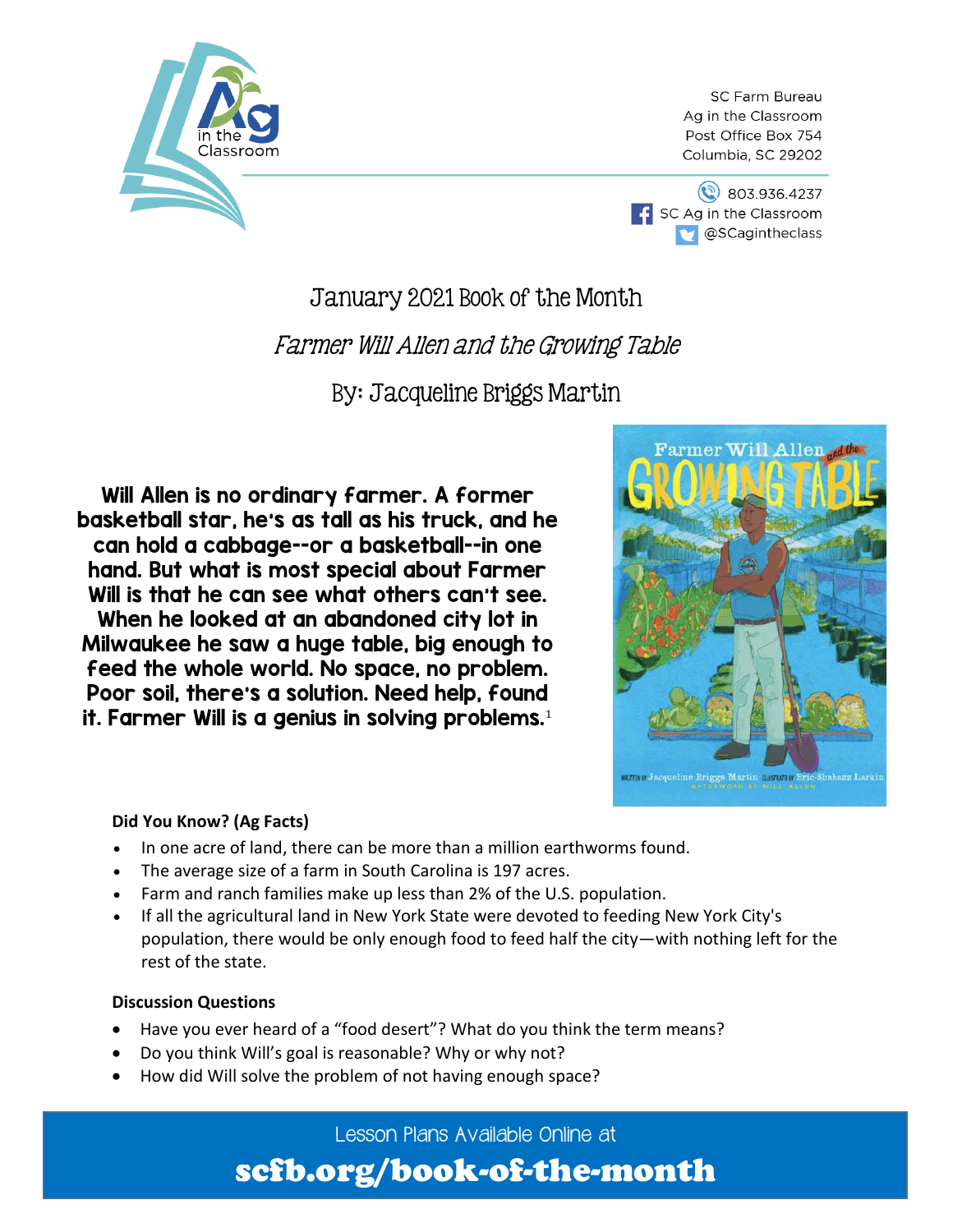### **Grade Level(s)**: 3-5

**Purpose:** Students will review plant needs, determine if soil is always necessary for growth, and quantify measurements of perimeter and area.

### **Vocabulary:**

- **agronomist:** a scientist who studies soil management and crop production
- **conserve:** to prevent waste or loss of; to use or manage wisely
- **fertilizer:** any material of natural or synthetic origin that is applied to soils or plant tissues to supply one or more nutrients essential to plant growth
- **growing medium:** a substance through which plant roots grow
- **hydroponics:** the science of growing plants without soil
- **non-arable:** not suitable for the growing of crops
- **nutrient:** a substance that provides nourishment essential for growth and the maintenance of life
- **yield:** full amount of an agricultural product
- **carbon footprint:** a measure of the amount of carbon dioxide released into the atmosphere by a single endeavor or by a company, household, or individual through day-to-day activities over a given period
- **economy:** a way to make a living; how people produce, sell, and buy whole goods and services
- **food miles:** the distance food has traveled from where it is grown to where it is eaten
- **fossil fuel:** a natural fuel such as coal or gas, formed in the geological past from the remains of living organisms
- **local food:** the direct or intermediated marketing of food to consumers that is produced and distributed in a limited geographic area
- **locavore:** a person whose diet consists only or principally of locally grown or produced food

### **Background Agricultural Connections: ²**

The United States Department of Agriculture (USDA) defines **local food** as the direct or intermediated marketing of food to consumers that is produced and distributed in a limited geographic area. Local food is commonly considered to be food grown within 100 miles of its point of sale or consumption. A **locavore** is a person whose diet consists only or principally of locally grown or produced food. Buying food from local farmers and in-state businesses is believed to be good for communities, the **economy**, and the environment. Purchasing locally grown food lowers the consumer's **carbon footprint**, ensures freshness, and benefits the local economy.

Most food in the United States is shipped an average of 1500 miles before being sold. These distances substantially increase when considering food imported from other countries. Reducing **food miles** lessens the environmental impact of food by cutting back on air pollution and **fossil fuel** consumption.

Typically, produce in the US is picked 4-7 days before being placed on supermarket shelves. Locally sold produce can be harvested at its peak ripeness and reaches the consumer faster and at a fresher stage. In addition, because local produce is fresh, there is less waste. When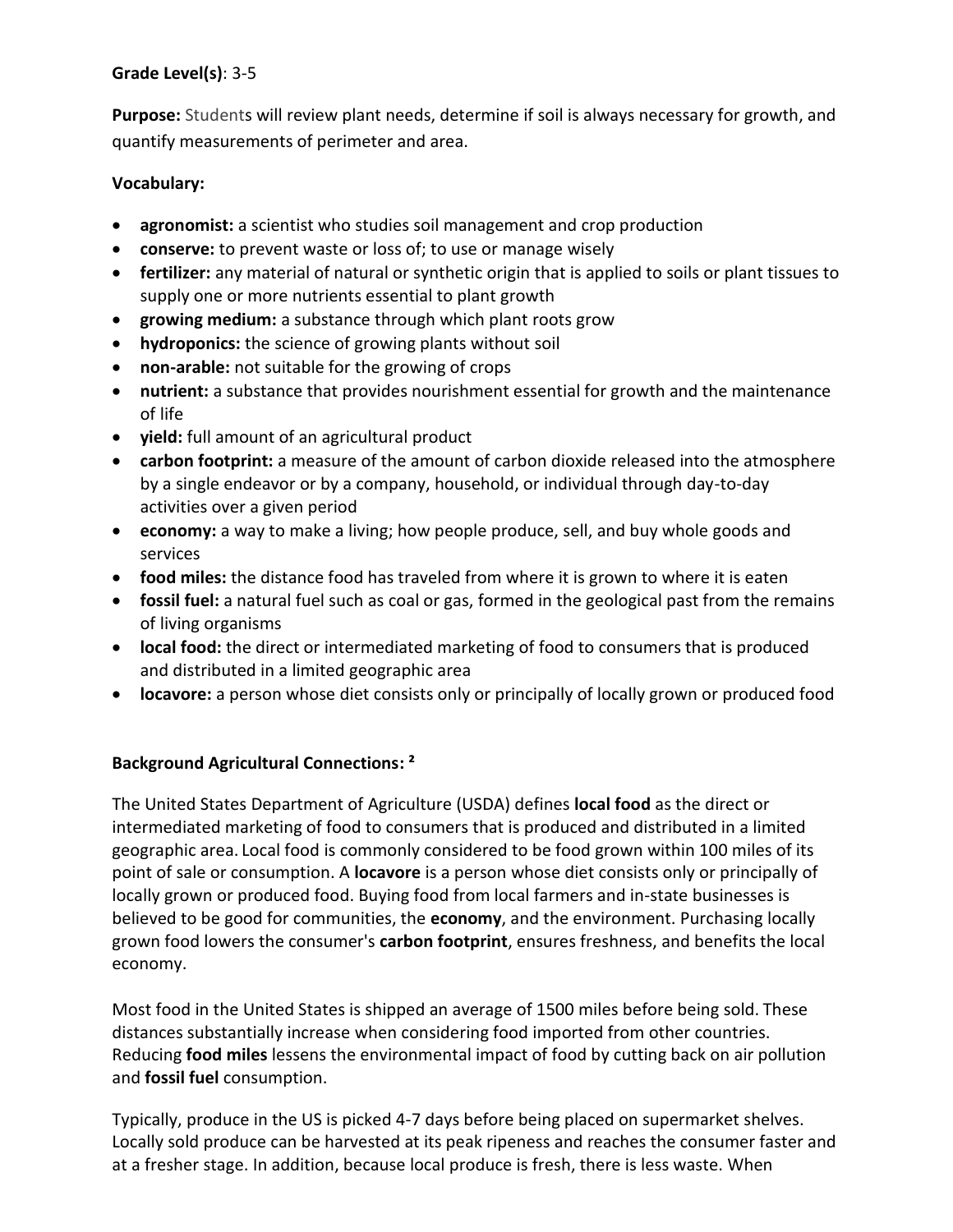produce is shipped long distances, the amount of food lost to spoilage increases.

When consumers buy local, more of their money stays in their community. The choice to buy local food affects not only the farmer that grows the food, but also the trucking company that ships the products, the store that sells the product, and the state and city governments that operate on taxes from the businesses you support. Every dollar spent to purchase locally produced products adds four times more to the local economy than a dollar spent at a national chain retailer.

Local food can be found at farmers' markets, restaurants, community supported agricultural programs (CSAs), food co-ops, food hubs, food stores, and online. Due to consumer demand, more and more grocery stores and restaurants are highlighting locally grown food.

### **Do Plants Need Soil? ²**

Materials:

• [How Does it Grow? Hydroponic Spinach Video](https://www.youtube.com/watch?v=tG9bV2enwI0)

Procedures:

- 1. Have the students make a list of what plants need to grow. Write every requirement the students come up with on the board, regardless of whether or not it is correct .
- 2. Ask the students, "Do plants need soil?"
- 3. Show the class the [How Does it Grow? Hydroponic Spinach video.](https://www.youtube.com/watch?v=tG9bV2enwI0)
- 4. Refer back to the question, "Do plants need soil?" Discuss the hydroponic system from the video as evidence that plants can be grown without soil. Define hydroponics as the science of growing plants without soil.
- 5. Refer back to the students' list of plant needs. Circle (or add and circle) the four main growth requirements—air, light, water, and nutrients.

### **How Big Is An Acre? ³**

Materials:

- 12" ruler
- 12" x 12" construction paper (at least one square per student)

Procedures:

- 1. As a class, brainstorm the units we use to measure various things. Examples: an eraser centimeter; length of a pencil – inch; height of a door – yards; etc.
- 2. Ask the children how we would measure the amount of space or surface that a large object would cover (the yards of our houses, the field a farmer would plant a crop on, the land our school sits on, etc.) \*Direct students to think about an acre, which is approximately 43,000 square feet.
- 3. Discuss measuring area and inform the students that we often use square feet to measure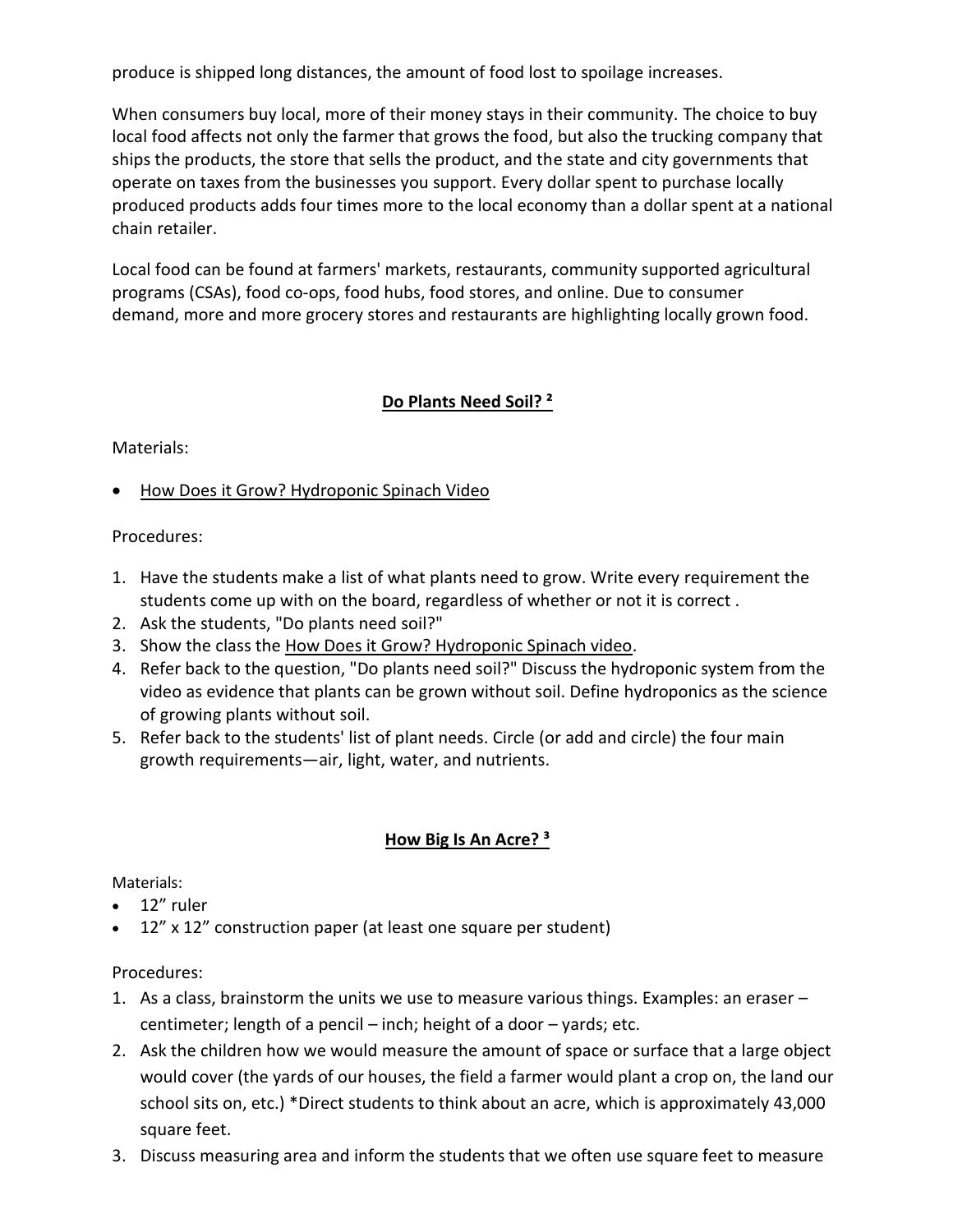area. Think about Farmer Will Allen and the limited space he had; he had to be a precise planner with his space. Large-scale farmers must plan well, too. Conventional farmers use many acres to plant their crops. For example, the average farm size in South Carolina is approximately 197 acres.

- 4. Show students what a square foot looks like by drawing a square on the board that measures 1 foot on all four sides.
- 5. Tell the children that today they are going to be "planting a garden" or planning for a garden space.
- 6. Give each student several 12" x 12" pieces of construction paper. Explain each piece of paper is a square foot. It measures 1 foot x 1 foot. The area of one piece of paper is one square foot.
- 7. Clear a space in the classroom or go to a room such as the cafeteria where students will be able to lay all of the squares on the floor and view them.
- 8. Ask the students to place each square on the floor one at a time to create their garden. The field can be any shape but each square must touch at least one side of another square.
- 9. When all the squares are laid down, tell students that you now want to construct a fence around your garden. What do you need to know about the garden to know how many fencing supplies to purchase? a. To answer this question, students need to determine the perimeter of their garden by counting the outside edges. Bring in circulars (sales papers) from stores that sell landscaping materials, ask them how much the fencing supplies would cost. Is this the most cost effective shape for the garden? Point out that you will save money by having the smallest possible perimeter. b. Next, find the area by counting the squares.
- 10. Collect the squares and have the students create a new garden (different shape). Again calculate the area and perimeter of the garden. \*This will show students that while the perimeter may change, area does not change simply because the shape changes.

### **What Should I Grow In My Garden? ⁴**

### Materials:

**•** [Seed Packet Information](https://cdn.agclassroom.org/media/uploads/2015/04/20/Master_4.4_2.pdf)

### Procedures:

- 1. Ask students to make a list of environmental factors they would need to consider if they wanted to plant a garden outside. (*soil, water, temperature, etc.*)
- 2. Hold a class discussion in which students identify categories of information they can find on seed packets. Write the categories on the board or chart paper. Categories may include:
	- a. Name of the seed or plant
	- b. Description of how the vegetable is used (prepared in dishes we eat)
	- c. How deep to plant the seeds
	- d. Type of soil in which the plant grows best
	- e. How far apart to space the seeds when planting
	- f. How far apart the plants should be (thinning space)
	- g. How long it takes for the seeds to sprout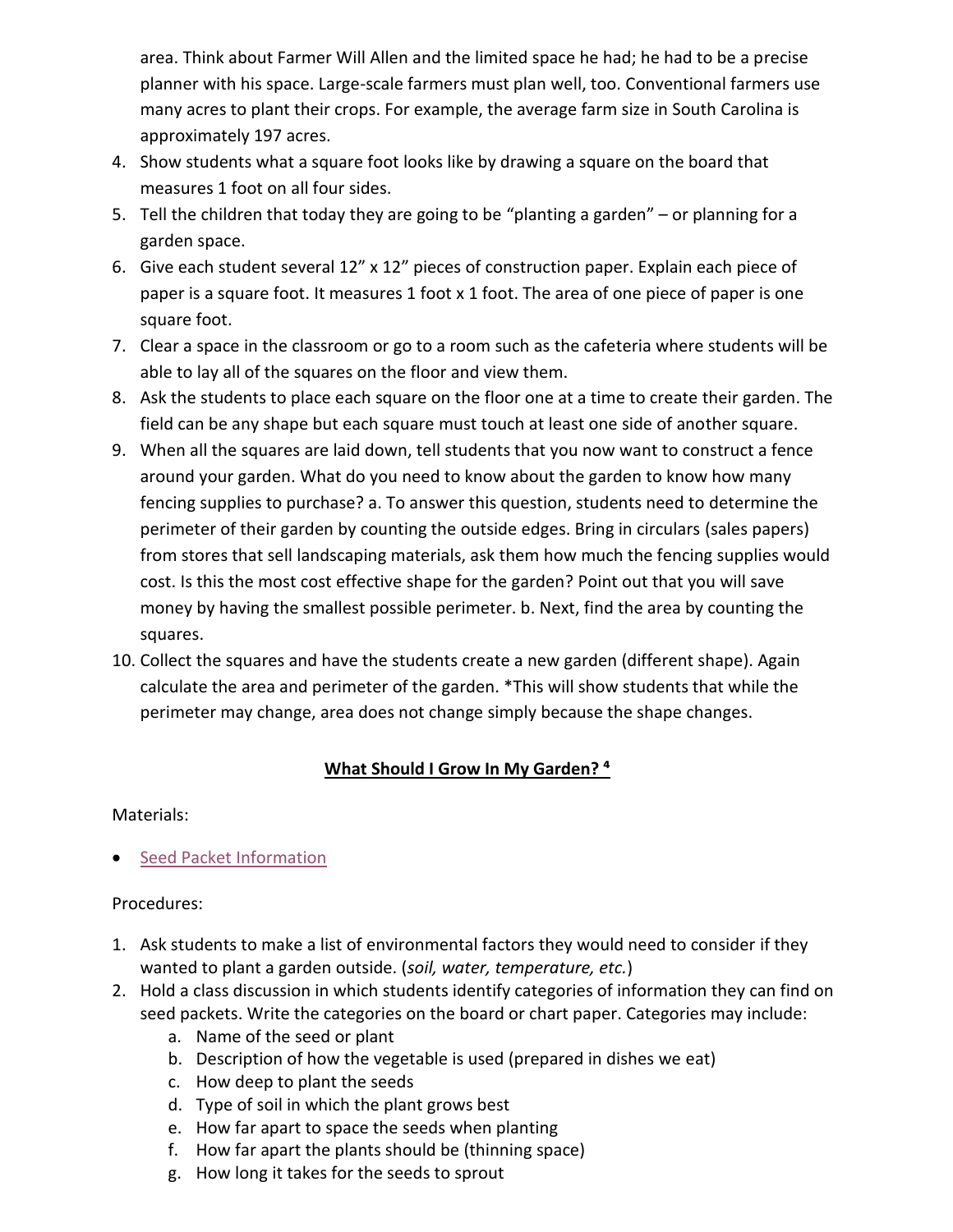- h. How tall the plants get
- i. How long it takes until the plant is ready for harvest
- j. The type of weather the plant needs (temperature, sunlight)
- k. When to plant the seeds
- 3. Organize students into groups of two. Give each group a different page from *Seed Packet Information.* Have each group find two pieces of information on their handouts that are specific to their seeds and ask them to share that information with the class. Ask the students why this information is important for growing the plants in a garden. (*Plants have different needs. Knowing this information can help make a garden more successful.*)
- 4. Conclude the activity by asking students if the information on the seed packets makes them think of anything else they would need to know in order to plant these seeds in a garden. Have them add their ideas to the list they started in procedure 1. (*how much space they have, whether or not the space gets full sun, what type of soil is in the space, what insects live in that area, date of last frost, etc.*)

### **Extension Activities:**

- Take students outside with the 12" x 12" pieces of construction paper to find square footage and/or perimeter of common objects such as a sidewalk, door, window, a picnic tabletop, a seesaw, or a parking space.
- Is there something your class would like to see happen in the world that would make it a better place? Have students research a topic like recycling or community gardening or doing something about cafeteria waste! After they research the facts, have them write a persuasive piece that provides facts and well-thought-out reasons to support their opinions.

### **Suggested Companion Resources**:

- [Mapping Meals Activity](https://agclassroom.org/matrix/resource/88/)
- [Two Truths and a Lie](https://agclassroom.org/matrix/resource/1001/)
- [Grow! Raise! Catch!](https://agclassroom.org/matrix/resource/935/)
- [How Did That Get in My Lunchbox?](https://agclassroom.org/matrix/resource/194/)
- [How to Make an Apple Pie and See the World](https://agclassroom.org/matrix/resource/343/)
- [On the Farm, at the Market](https://agclassroom.org/matrix/resource/926/)
- [To Market, To Market](https://agclassroom.org/matrix/resource/76/)
- [Who Grew My Soup?](https://agclassroom.org/matrix/resource/89/)
- [Pizza Time Bulletin Board](https://agclassroom.org/matrix/resource/386/)
- [Eat Happy Project video series](https://agclassroom.org/matrix/resource/822/)
- [Planet Food Online Game](https://agclassroom.org/matrix/resource/736/)
- [My American Farm](https://agclassroom.org/matrix/resource/434/)

### **Sources/Credits:**

- 1. Martin, Jacqueline Briggs. *Farmer Will Allen and the Growing Table*, Readers to Eaters, 2013.
- 2. National Center for Agricultural Literacy
- 3. Virginia Ag in the Classroom
- 4. Nutrients for Life Foundation

Suggested SC Standards Met: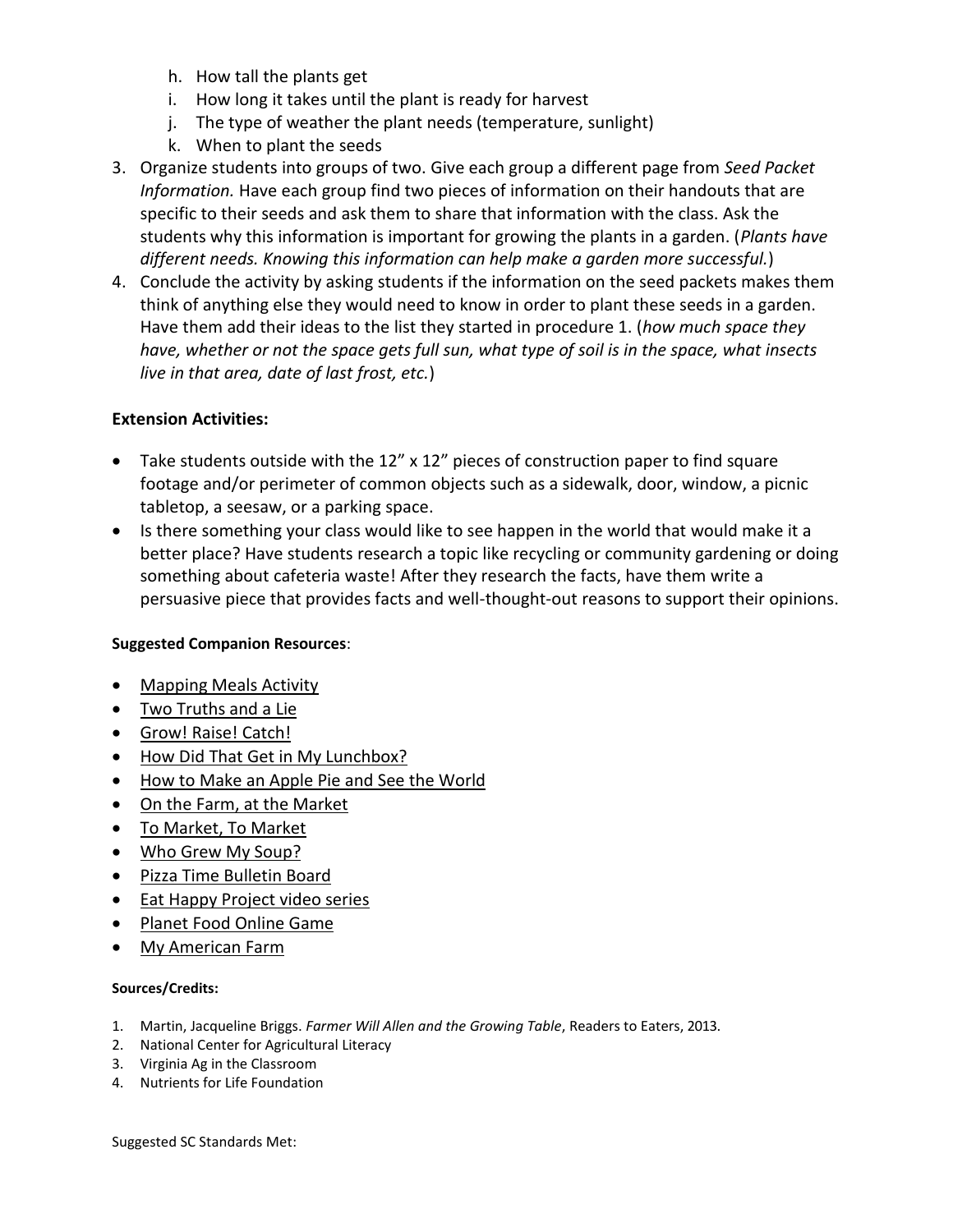English/Language Arts:

- 3.RI.5.1 Ask and answer literal and inferential questions to determine meaning; refer explicitly to the text to support inferences and conclusions.
- 3.RI.12.3 Read and respond according to task and purpose to become selfdirected, critical readers and thinkers.
- 4.RI.5.1 Ask and answer inferential questions to analyze meaning beyond the text; refer to details and examples within a text to support inferences and conclusions.
- 4.RI.12.3 Read and respond according to task and purpose to become selfdirected, critical readers and thinkers.
- 5.RI.5.1 Quote accurately from a text to analyze meaning in and beyond the text.
- 5.RI.12.3 Read and respond according to task and purpose to become selfdirected, critical readers and thinkers.

### Math:

- 3.MDA.5 Understand the concept of area measurement
- 3.MDA.6 Solve real-world and mathematical problems involving perimeters of polygons, including finding the perimeter given the side lengths, finding an unknown side length, and exhibiting rectangles with the same perimeter and different areas or with the same area and different perimeters.
- 4.MDA.3 Apply the area and perimeter formulas for rectangles.
- 5.MDA.4 Differentiate among perimeter, area and volume and identify which application is appropriate for a given situation.

### Science:

- 3.S.1A.7 Construct scientific arguments to support claims, explanations, or designs using evidence from observations, data, or informational texts.
- 3.L.5: The student will demonstrate an understanding of how the characteristics and changes in environments and habitats affect the diversity of organisms.
- 4.S.1A.7 Construct scientific arguments to support claims, explanations, or designs using evidence from observations, data, or informational texts.
- 4.L.5: The student will demonstrate an understanding of how the structural characteristics and traits of plants and animals allow them to survive, grow, and reproduce
- 5.S.1A.7 Construct scientific arguments to support claims, explanations, or designs using evidence from observations, data, or informational texts.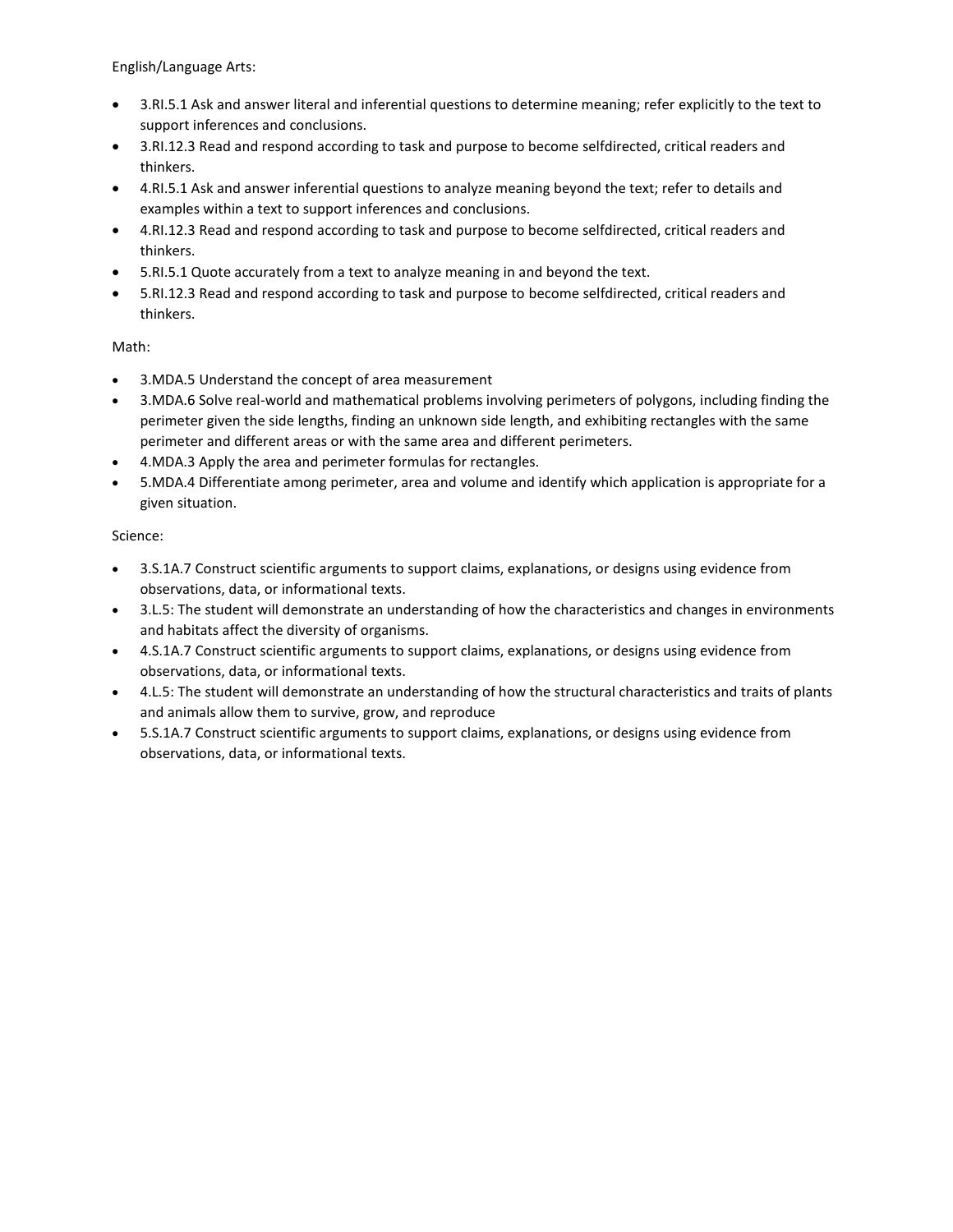

### MASTER 4.4, A Seed Packet Information

| <b>CORN-EXTRASWEET</b>                                                                                                    |                                                                               | WATERMI                                                        |
|---------------------------------------------------------------------------------------------------------------------------|-------------------------------------------------------------------------------|----------------------------------------------------------------|
| this corn are 9 inches long and very sweet.<br>Corn is easy to grow from seed. Ears of                                    | 2 inches (5 centimeters)<br><b>SEED DEPTH</b>                                 | These sweet<br>up to 25 pou<br>green rind w<br>fruit inside i  |
| Plant seeds after last frost and when soil<br><b>PLANTING</b>                                                             | 6 inches (15 centimeters)<br><b>SEED SPACE</b>                                | Watermelon<br>snack or des                                     |
| is warm. Plants need a sunny location.<br>Plants will grow about 5 fect tall. Not<br>recommended to start seeds indoors.  | 12 inches (30 centimeters)<br>PLANT SPACE<br><b>SPROUTS IN</b><br>$7-14$ days | <b>PLANTIN</b><br>Plant seeds i<br>sunny place<br>The seeds m  |
| after silks appear. Snap the ears off the<br>Ears are ready to pick about 18 days<br>stalk with a quick twist.<br>HARVEST | READY TO HARVEST IN<br>36 inches (91 centimeters)<br>ROW SPACE<br>70 days     | before plant<br>to be spaced<br>up to 8 feet 1<br>grow well in |
|                                                                                                                           |                                                                               | HARVEST                                                        |





# Seed Packet Information

| $\ddot{\mathsf{S}}$             |
|---------------------------------|
| <b>ZSON</b><br>ì<br><b>TRIN</b> |
| Ξ<br>ì                          |
| VATERM                          |

| green rind with dark green stripes. The<br>Watermelons make a great low-calorie<br>fruit inside is dark red and very sweet.<br>These sweet watermelons can weigh<br>up to 25 pounds. They have a light<br>snack or dessert.                                                                                                           | $\frac{1}{2}$ -1 inch (1-3 centimeters)<br><b>SEED DEPTH</b>                                                                   |
|---------------------------------------------------------------------------------------------------------------------------------------------------------------------------------------------------------------------------------------------------------------------------------------------------------------------------------------|--------------------------------------------------------------------------------------------------------------------------------|
| The seeds may be planted indoors 3-4 weeks<br>before planting outside. The seedlings need<br>sunny place after all chance of frost is over.<br>up to 8 feet long. Watermelon plants do not<br>to be spaced well because the vines can be<br>Plant seeds in deep, well-worked soil in a<br>grow well in containers.<br><b>PLANTING</b> | 2-3 inches (5-8 centimeters)<br>$6-8$ feet (2-2.5 meters)<br>PLANT SPACE<br><b>SPROUTS IN</b><br><b>SEED SPACE</b><br>4-8 days |
| Watermelons are ready when they twist<br>easily off the stem and the spot where<br>they rest on the ground is yellow.<br><b>HARVEST</b>                                                                                                                                                                                               | READY TO HARVEST IN<br>48 inches (1.2 meters)<br>ROW SPACE<br>80 days                                                          |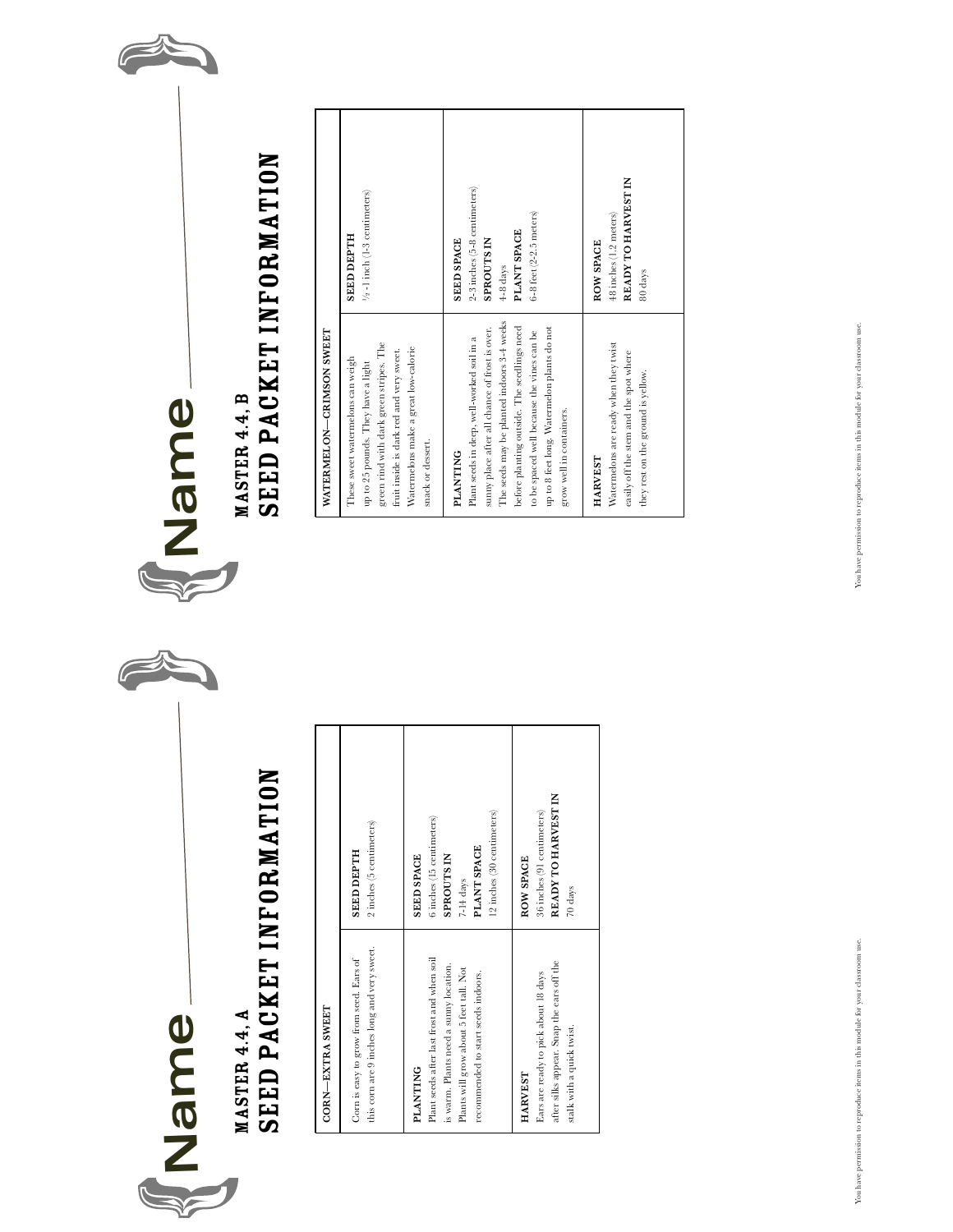

## Master 4.4, C Seed Packet Information **TOMATION**

| UAKKUI S-LII ILLE FINGEK                                                                                                                                       |                                                                                                                                    | <b>UMAIU</b>                                                                             |
|----------------------------------------------------------------------------------------------------------------------------------------------------------------|------------------------------------------------------------------------------------------------------------------------------------|------------------------------------------------------------------------------------------|
| about 3 inches long. Great for serving whole.<br>This variety of extra-sweet carrot grows                                                                      | $\frac{1}{2}$ inch (1 centimeter)<br><b>SEED DEPTH</b>                                                                             | Tomatoes ca<br>including so                                                              |
| evenly moist. Starting seeds inside is<br>Plant seeds in well-worked soil after<br>last frost in the spring. Keep seeds<br>not recommended.<br><b>PLANTING</b> | 1 inch (3 centimeters)<br>$\frac{1}{2}$ inch (1 centimeter)<br>PLANT SPACE<br><b>SEED SPACE</b><br><b>SPROUTS IN</b><br>14-21 days | PLANTIN<br>Tomato see<br>and transpla<br>spring frost:<br>at least 60 de<br>the same spo |
| To make harvesting easier, water the soil<br>before pulling carrots. Twist the tops<br>while pulling up the roots.<br><b>HARVEST</b>                           | READY TO HARVEST IN<br>12 inches (30 centimeters)<br>ROW SPACE<br>65 days                                                          | <b>HARVEST</b><br>Pick tomato<br>possible. Th<br>firm. The lei<br>poisonous ar           |



## Seed Packet Information

| $\frac{1}{4}$ inch (6 millimeters)<br><b>SEED DEPTH</b>                                         | 18 inches (46 centimeters)<br>PLANT SPACE<br><b>SPROUTS IN</b><br><b>SEED SPACE</b><br>$7-10$ days<br>l per pot                                                                                                                                     | READY TO HARVEST IN<br>36 inches (91 centimeters)<br><b>ROW SPACE</b><br>72 days                                                                                               |
|-------------------------------------------------------------------------------------------------|-----------------------------------------------------------------------------------------------------------------------------------------------------------------------------------------------------------------------------------------------------|--------------------------------------------------------------------------------------------------------------------------------------------------------------------------------|
| including soups, sauces, stews, and ketchup.<br>Tomatoes can be used in many recipes,<br>TOMATO | spring frost and when the soil temperature is<br>at least 60 degrees. Do not plant tomatoes in<br>and transplanted to the garden after the last<br>Tomato seeds usually are planted indoors<br>the same spot two years in a row.<br><b>PLANTING</b> | firm. The leaves of the tomato plant are<br>possible. They should be bright red and<br>Pick tomatoes when they are as ripe as<br>poisonous and should not be eaten.<br>HARVEST |
|                                                                                                 |                                                                                                                                                                                                                                                     |                                                                                                                                                                                |

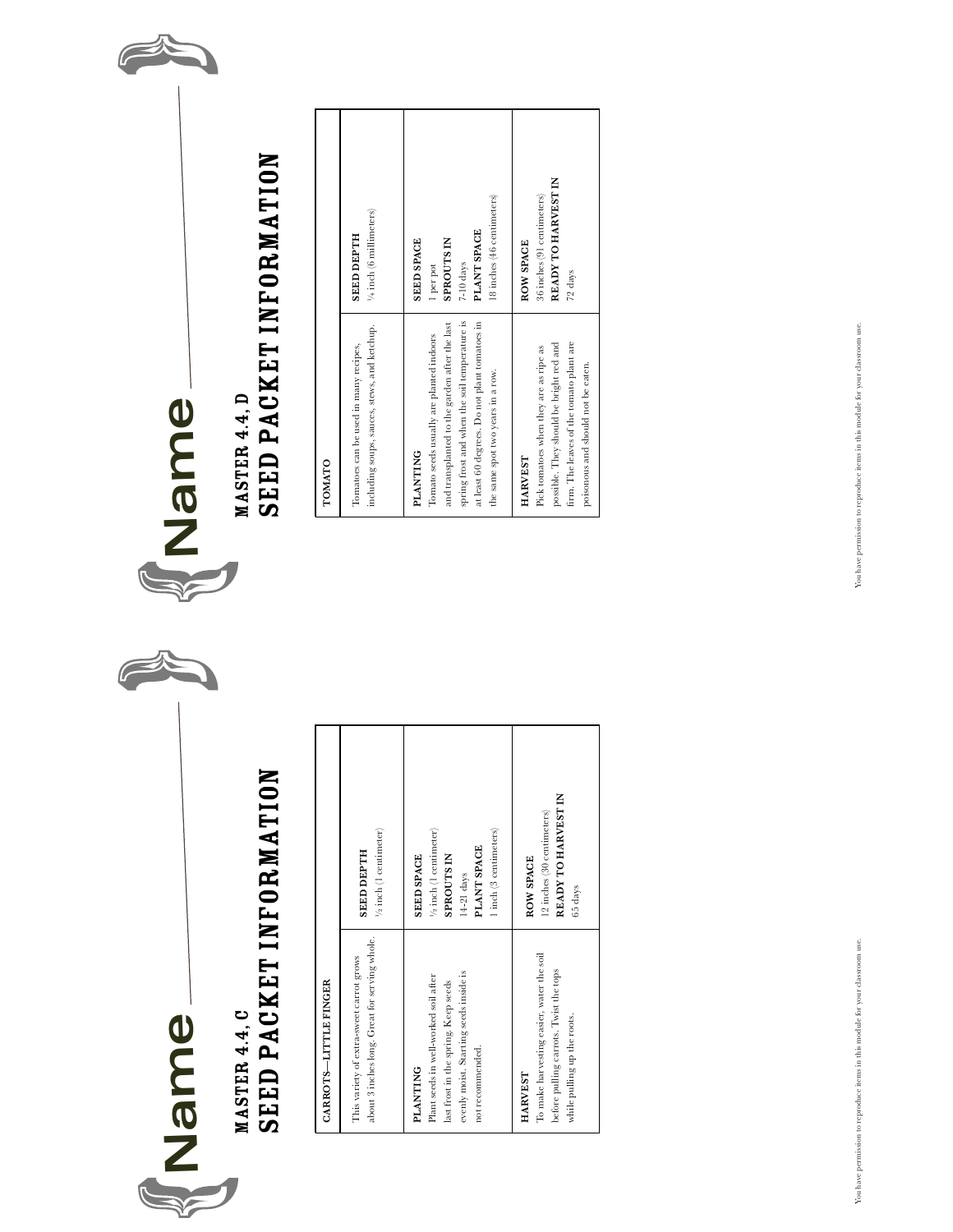

### Master 4.4, E Seed Packet Information

| <b>BEET-DARK RED</b>                                                                                                                                                                                                      |                                                                           | <b>CILANTR</b>                                                          |
|---------------------------------------------------------------------------------------------------------------------------------------------------------------------------------------------------------------------------|---------------------------------------------------------------------------|-------------------------------------------------------------------------|
| The roots are sweet and nutritious. The leafy<br>greens can be used in salads or steamed.                                                                                                                                 | $V_2$ inch (1 centimeter)<br><b>SEED DEPTH</b>                            | The plant is<br>are called co<br>in many dish<br>Latin Ameri            |
| frost in the spring. Plants grow best in full<br>Plant seeds in well-worked soil after last<br><b>PLANTING</b>                                                                                                            | 1 inch (3 centimeters)<br><b>SEED SPACE</b><br><b>SPROUTS IN</b>          | best when fr<br>in many reci<br>coated and e                            |
| sun. Beet seeds are actually a fruit with 1-5<br>seeds inside. Thinning the seedlings is very<br>important. Plant beets in early spring and<br>in the fall. Beets do not do as well in the<br>hottest part of the summer. | 12 inches (30 centimeters)<br>PLANT SPACE<br>14-21 days                   | PLANTIN<br>Plant seeds<br>chance of fro<br>Starting see<br>because plar |
| Pick the greens when they are 4-6 inches<br>tall and the roots are less than 2 inches<br><b>HARVEST</b><br>in diameter.                                                                                                   | READY TO HARVEST IN<br>12 inches (30 centimeters)<br>ROW SPACE<br>59 days | Seeds need o<br><b>HARVEST</b><br>The leaves o                          |



### MASTER 4.4, F Seed Packet Information

|                             | 1/4 inch(6 millimeters)<br><b>HLAH DELISS</b>                                                                                                                                                                                                                                               | 9 inches (23 centimeters)<br>1 inch (3 centimeters)<br>PLANT SPACE<br><b>SEED SPACE</b><br><b>SPROUTS IN</b><br>$10-20$ days                                                                                                        | READY TO HARVEST IN<br>24 inches (61 centimeters)<br>ROW SPACE<br>$60 - 90$                                                            |
|-----------------------------|---------------------------------------------------------------------------------------------------------------------------------------------------------------------------------------------------------------------------------------------------------------------------------------------|-------------------------------------------------------------------------------------------------------------------------------------------------------------------------------------------------------------------------------------|----------------------------------------------------------------------------------------------------------------------------------------|
| <b>CILANTRO (CORIANDER)</b> | are called coriander. The leaves are used<br>The plant is called cilantro but the seeds<br>in many recipes and can even be sugar-<br>Latin American recipes. The leaves are<br>best when fresh. The seeds can be used<br>in many dishes, especially Asian and<br>coated and eaten as candy. | Starting seeds indoors is not recommended<br>Plant seeds outdoors in full sun after last<br>chance of frost. Keep soil evenly moist.<br>because plants do not transplant well.<br>Seeds need darkness to sprout.<br><b>PLANTING</b> | anytime. The seeds should be harvested<br>The leaves of cilantro can be harvested<br>after they begin to turn brown.<br><b>HARVEST</b> |
|                             |                                                                                                                                                                                                                                                                                             |                                                                                                                                                                                                                                     |                                                                                                                                        |

You have permission to reproduce items in this module for your classroom use. You have permission to reproduce items in this module for your classroom use.

You have permission to reproduce items in this module for your classroom use. You have permission to reproduce items in this module for your classroom use.

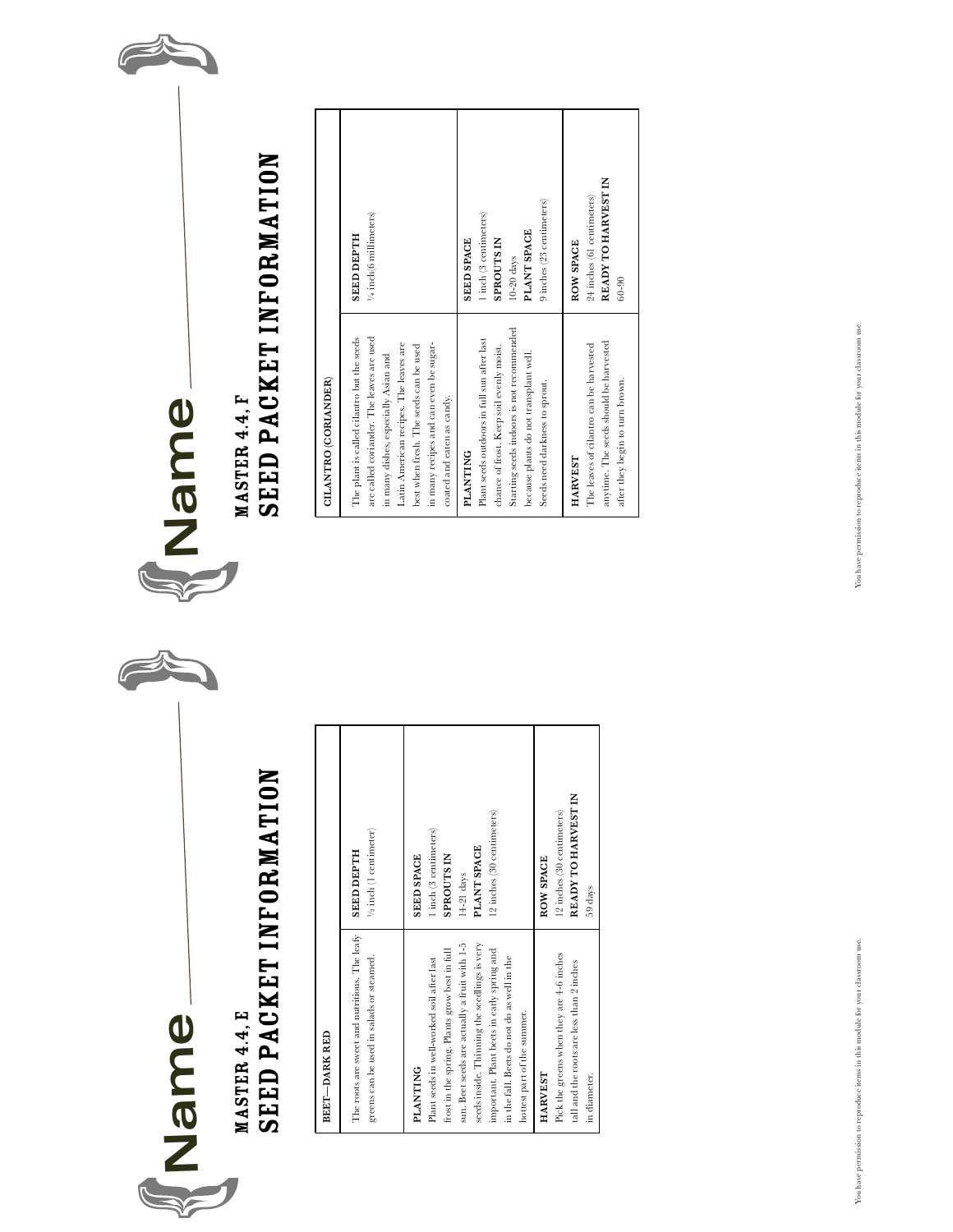

## Master 4.4, G Seed Packet Information **Broccoli**

| <b>SPINACH</b>                                                                                                                                                                                                              |                                                                                                                           | <b>BROCCOL</b>                                                                              |
|-----------------------------------------------------------------------------------------------------------------------------------------------------------------------------------------------------------------------------|---------------------------------------------------------------------------------------------------------------------------|---------------------------------------------------------------------------------------------|
| The dark green leaves of spinach are<br>tender. Spinach is high in iron and<br>vitamins A and C.                                                                                                                            | 1/2 inch (13 millimeters)<br><b>SEED DEPTH</b>                                                                            | These plants<br>throughout t<br>eaten raw or                                                |
| Spinach grows best in the spring or fall<br>spinach ready for harvest all the time,<br>when the weather is cooler. Choose a<br>location with rich moist soil. To have<br>plant more seeds every 10 days.<br><b>PLANTING</b> | 5 inches (13 millimeters)<br>1 inch (3 centimeters)<br>PLANT SPACE<br><b>SEED SPACE</b><br><b>SPROUTS IN</b><br>5-10 days | PLANTIN<br>Start seeds i<br>and when se<br>tall, transpla<br>at least 12 in<br>in full sun. |
| Harvest by pulling the entire plant or by<br>cutting individual leaves as needed.<br>HARVEST                                                                                                                                | READY TO HARVEST IN<br>12 inches (30 centimeters)<br>ROW SPACE<br>42 days                                                 | <b>HARVEST</b><br>Pick broccol<br>buds. Cut th<br>of stalk. Oth<br>be harvested             |





# Seed Packet Information

| $\ensuremath{\mathnormal{\text{V}}\xspace}_i$ inch (6 millimeters)<br><b>SEED DEPTH</b>                                    | 12 inches (30 centimeters)<br>1 inch (3 centimeters)<br>PLANT SPACE<br><b>SEED SPACE</b><br><b>SPROUTS IN</b><br>$10-21$ days                                                                                     | READY TO HARVEST IN<br>24 inches (61 centimeters)<br>ROW SPACE<br>60-90 days                                                                                      |
|----------------------------------------------------------------------------------------------------------------------------|-------------------------------------------------------------------------------------------------------------------------------------------------------------------------------------------------------------------|-------------------------------------------------------------------------------------------------------------------------------------------------------------------|
| throughout the season. Broccoli can be<br>These plants produce lots of broccoli<br>eaten raw or cooked.<br><b>BROCCOLI</b> | tall, transplant outdoors. Plant seedlings<br>at least 12 inches apart. Plants grow best<br>and when seedlings are about 2 inches<br>Start seeds indoors. After the last frost<br><b>PLANTING</b><br>in full sun. | Pick broccoli heads that have tight, firm<br>buds. Cut the center head with 6 inches<br>of stalk. Other smaller heads can also<br>be harvested.<br><b>HARVEST</b> |
|                                                                                                                            |                                                                                                                                                                                                                   |                                                                                                                                                                   |